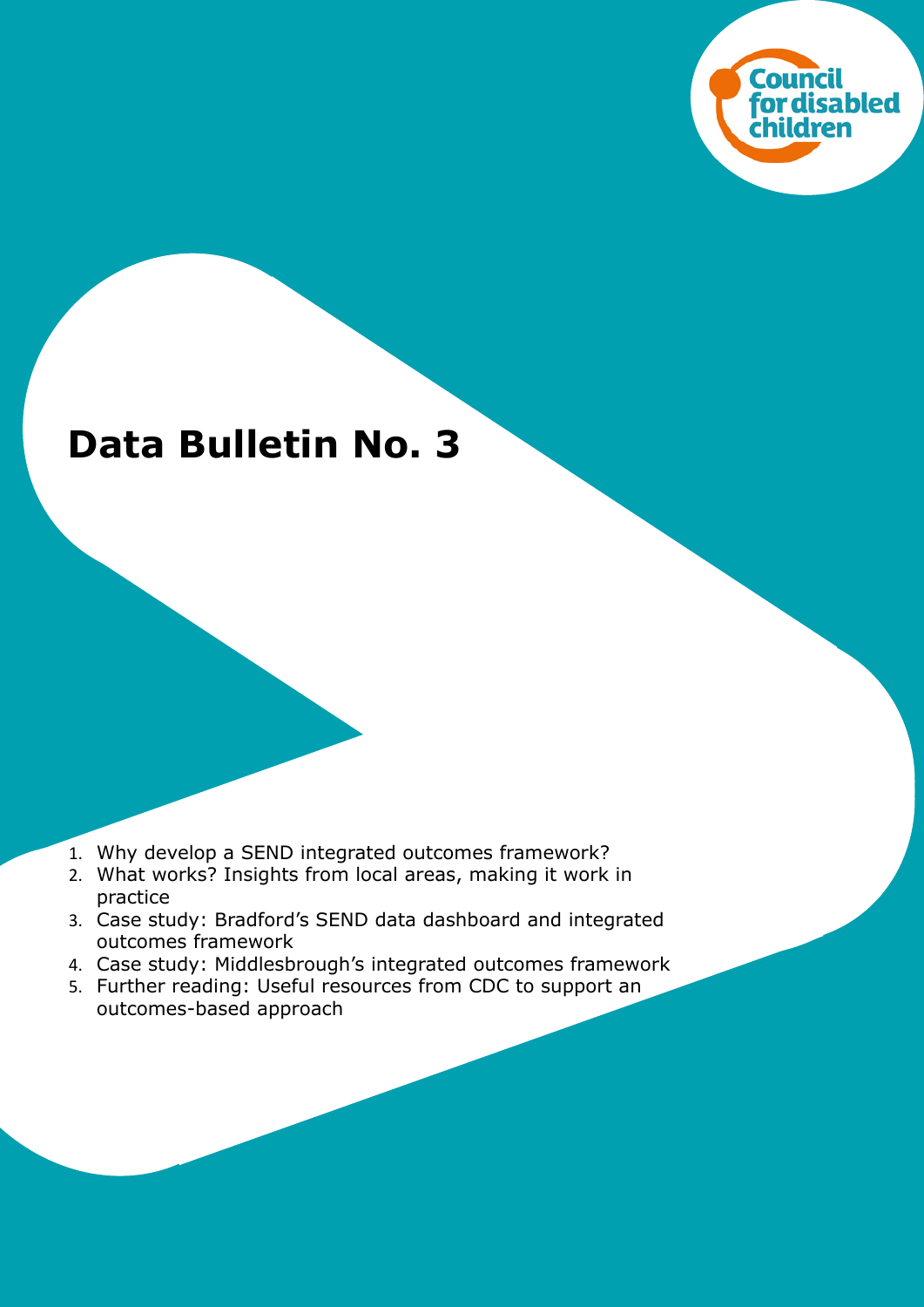# **Introduction**

#### **Welcome to CDC's third data bulletin.**

I'm sure I'm not alone in feeling that 2021 has got off to a very busy start, what with a third national lockdown, schools closed again and unprecedented pressures on the NHS. I hope you and your families are keeping safe and well through all this.

This bulletin focuses on SEND integrated outcomes frameworks. This may sound like jargon, but the concept is simple and important. As Philippa Watts explains in our first article:

Instead of asking 'what am I doing for children?', we are pushed to ask ourselves 'am I making a real difference, on the things that matter most to our children and their families?' We send a clear message that children and young people are at the heart of all our work - and we make ourselves accountable for that.

A growing number of local areas are demonstrating the value of this approach, not least in strengthening communication and partnership-working between agencies and with parent-carers, and in ensuring a clear, shared focus on improving outcomes for children with SEND.

Integration has been a key focus of CDC's 'DBOT' (Delivering Better Outcomes Together<sup>1</sup>) consultancy over the past five years, funded by DfE to support local partners to make progress in realising the ambitions of the 2014 SEND reforms. This work has been led by the Health team at the Council for Disabled Children and a crucial part of this has involved helping local areas (17 so far) to develop a shared outcomes framework. Philippa Watts, a key member of the team draws together lessons and insights from CDC's experience of supporting local areas on this journey (using a methodology developed by CDC with NELCSU), in the first two articles of this bulletin.

This is followed by in-depth case studies from Bradford and Middlesbrough, two areas which have made great progress in developing robust multi-agency data on children with SEND, and co-producing a common outcomes framework with parent-carers and young people. They are now at different stages of piloting the use of Annual Reviews to collect the new outcomes data, to flow to their SEND data dashboards for strategic monitoring and review. We are very grateful to them for sharing their experience with us, particularly at such a busy time.

At the end of this bulletin, you will find links to useful resources developed by CDC to support outcomes-based approaches.

We hope you will find something of interest here. Please let us know what you'd like to hear more about in future and please do get in touch to share your innovations in SEND data, which others might learn from. Last but not least, keep safe and well through these challenging times.

Anne Pinney, True Colours Data Champion [CDCDataChampion@ncb.org.uk](mailto:CDCDataChampion@ncb.org.uk)

1 https://councilfordisabledchildren.org.uk/our-work/whole-child/e-learning/delivering-better-outcomes-together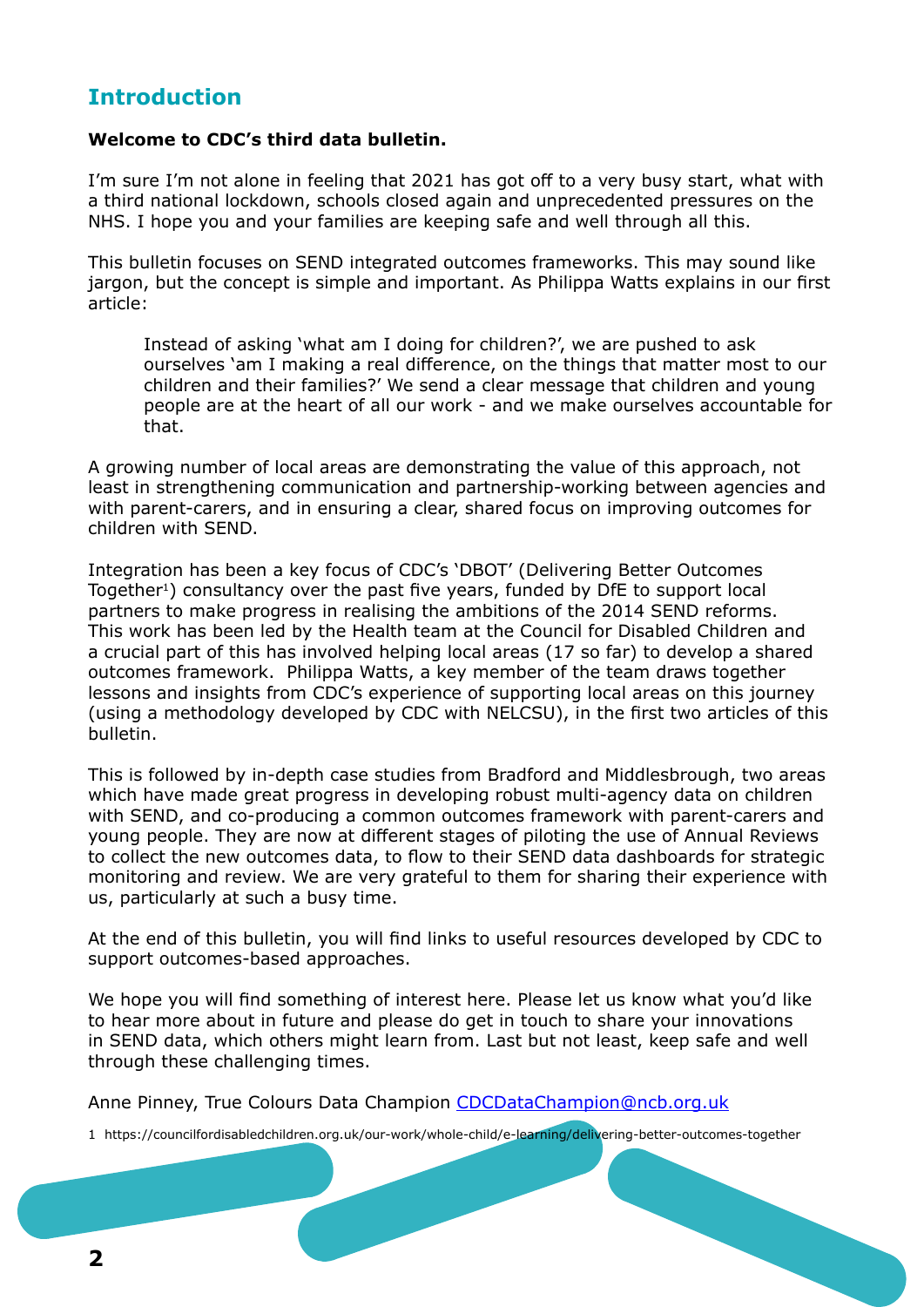# 1. **Why develop a SEND integrated outcomes framework?**

*By Philippa Watts, CDC Senior Programmes Officer (Health)*

There is much to recommend having a local integrated outcomes framework, not least the strong message in the SEND Code of Practice that:

"Local partners should identify the outcomes that matter to children and young people with SEN or disabilities to inform the planning and delivery of services and the monitoring of how well services have secured those outcomes." 0-25 SEND Code of Practice, 3.31

While this is a legal 'should' rather than a 'must', the Ofsted/CQC SEND inspections continue to highlight areas which do not have clearly defined outcomes for their SEND population at a strategic level, and to look positively on those who have made progress with this. We have heard repeatedly from the areas supported by CDC (through Delivering Better Outcomes Together 'DBOT'2 consultancy) that communication and relationships between local agencies and importantly, with parent carers, have been strengthened by developing a shared set of outcomes.

Ultimately, an integrated outcomes framework helps professionals to better support children and young people with SEND. The whole spirit of the 2014 reforms is to enable our children and young people to live positive and fulfilling lives, but how can we know if we are achieving that? An integrated outcomes framework draws all partners (including children, young people and parent carers) together to agree, in broad brushstrokes, what a good life for a child looks like and how we can measure progress towards this, through the data we collect.

Instead of asking 'what am I doing for children?', we are pushed to ask ourselves 'am I making a real difference, on the things that matter most to our children and their families?' We send a clear message that children and young people are at the heart of all our work - and we make ourselves accountable for that.

An integrated outcomes framework provides a clear, shared picture at the highest level (what we want to see for all our children and young people), but areas who have really grasped this approach are also bringing it to life in local pathways, services and in the lives of individual children.

## 2. **What works?**

*By Philippa Watts, CDC* 

## **Insights from local areas worked with through DBOT consultancy**

Since the start of the 2019/20 contract, CDC has supported 17 local areas on their journey to an outcomes-based approach, with several more in the pipeline. Some were just starting out, others were already working on a framework and brought CDC

2 <https://councilfordisabledchildren.org.uk/our-work/whole-child/e-learning/delivering-better-outcomes-together>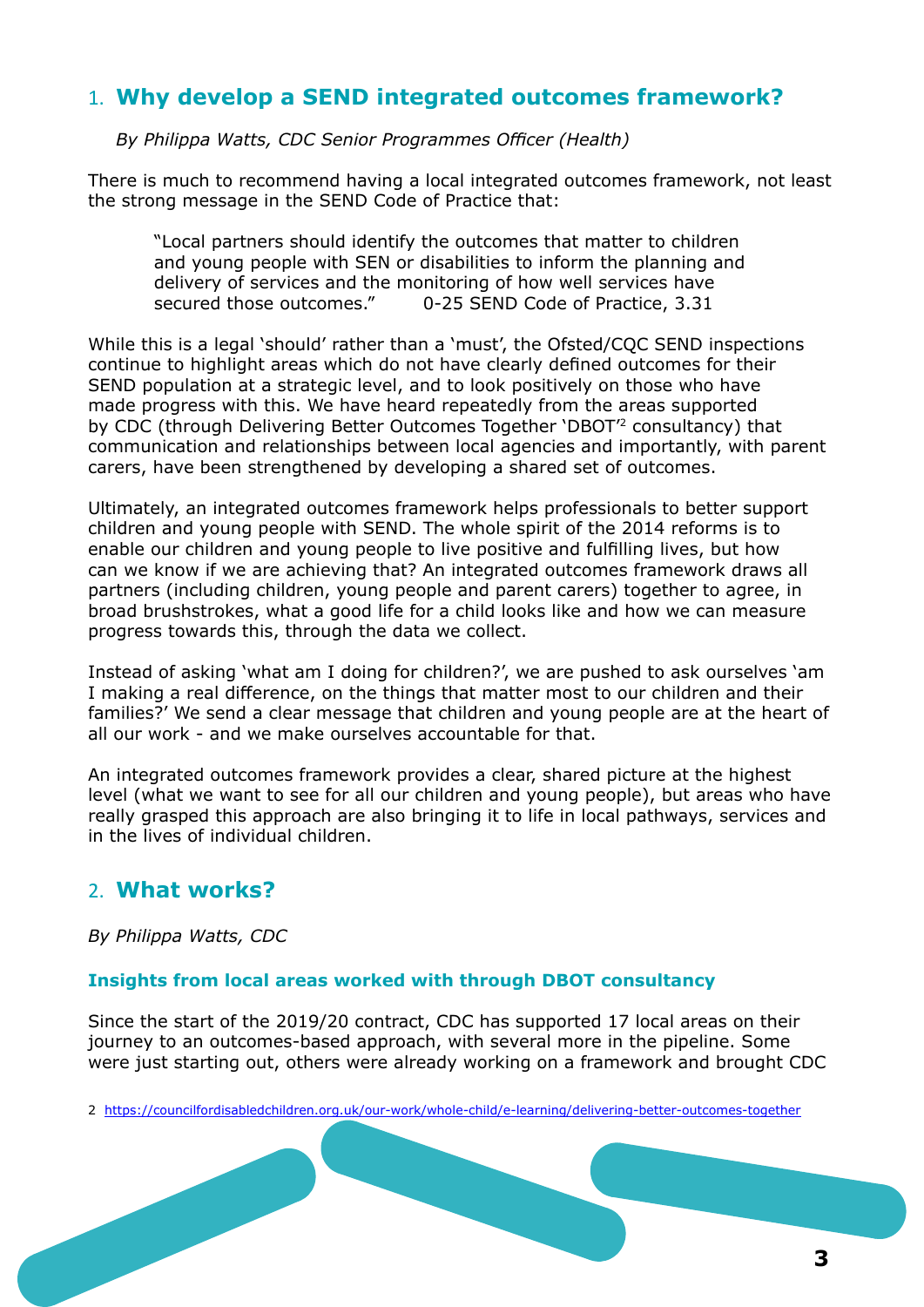in to help bring it to life. The areas who have made the most headway have shown the same key elements:

- **Strong leadership** motivated and enthusiastic leaders drive this culture shift from the top, demonstrating their support and actively seeking opportunities to bring others on board.
- • **A positive mindset and willingness to change** an outcomes-based approach requires a significant cultural shift, which is as much about attitudes as practice.
- • **Meaningful involvement of children, young people and parent carers throughout** – we cannot understand what a good life looks like for our families, or if we are enabling them to achieve that, without inviting their involvement in all stages and levels of commissioning.
- • **Proactive use of qualitative and quantitative data** making use of the data available to us and filling data gaps, particularly around lived experience, equips local areas with the evidence of what works to make tangible change in children's lives.
- **Multi-agency engagement** each professional holds a piece of the jigsaw of supporting our children and young people. Taking shared responsibility for the achievement of outcomes brings the puzzle together.
- **Open communication at all levels** positive, honest relationships between local partners are both an enabler for, and a positive result from, outcomesbased approaches. Sharing, listening, challenging and being challenged in a solutions-focused way are key to the collaborative approach required.

## **Making it work in practice and 'giving it teeth'**

In operational terms, the following factors help to make the most of an integrated outcomes framework, embedding the outcomes in strategic planning, commissioning, monitoring and review:

- **Strong data systems** which enable key data (outcomes, waiting times, compliance etc) to flow routinely, without the need for additional paperwork or duplicative data entry. For example, Bradford and Middlesbrough (described later in this bulletin) are using the Annual Review process to record progress towards the high level outcomes.
- • **Robust multi-agency data, regularly reviewed by strategic leaders** using a SEND Data Dashboard<sup>3</sup> or similar. Local examples include Bradford and Middlesbrough, also Bedford and Plymouth, as described in Data Bulletin #2 [here](https://councilfordisabledchildren.org.uk/help-resources/resources/send-data-bulletins).
- • **Putting the outcomes at the heart of strategic planning and review**.

3 CDC's SEND multi-agency data dashboard (available [here\)](https://councilfordisabledchildren.org.uk/help-resources/resources/0-25-multi-agency-send-data-dashboard), co-produced with local partners, brings together a wide range of national data which is regularly refreshed.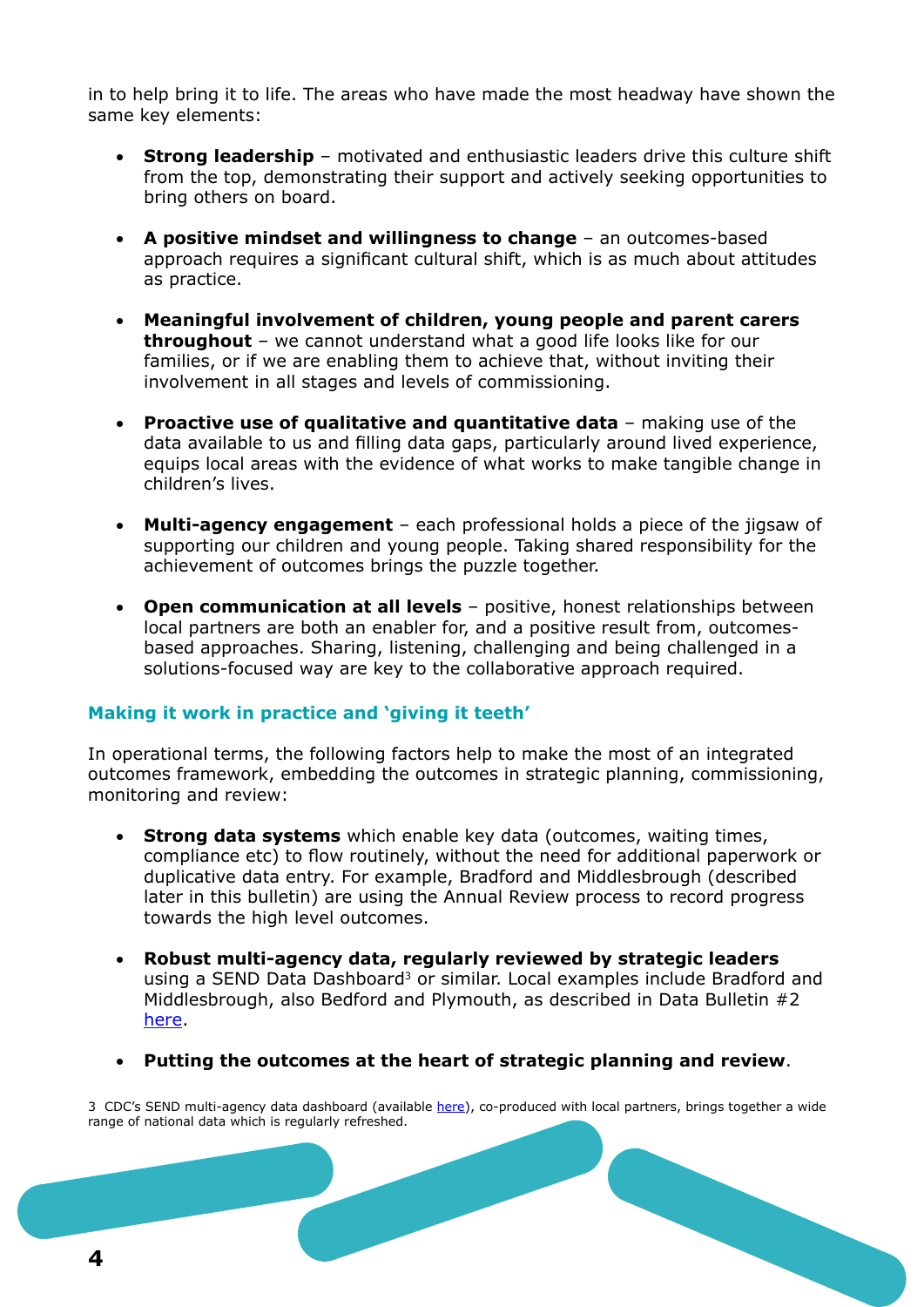Examples: [Bedford Borough Joint SEND Strategy](https://search3.openobjects.com/mediamanager/bedford/directory/files/bedford_borough_joint_send_strategy_2019-2022.pdf) and the universal Children and Young People's Plans developed in [Leeds](https://jesscluster.org/wp-content/uploads/2018/11/Leeds-Children-and-Young-People%E2%80%99s-Plan-2018-2023-leaflet.pdf) and [Essex.](https://datapress-files.ams3.digitaloceanspaces.com/essex/dataset/essex-children-and-young-people-s-strategic-plan/2019-03-11T09%3A35%3A50/YOUNG_PEOPLES_PLAN.pdf?X-Amz-Algorithm=AWS4-HMAC-SHA256&X-Amz-Credential=PGFSIURNB2RGEURH2EBZ%2F20201216%2Fams3%2Fs3%2Faws4_request&X-Amz-Date=20201216T095217Z&X-Amz-Expires=300&X-Amz-Signature=14a3b78fb9cb879f9b2ea5a30f1517b6cc519d2a1b65bba09a9a5c48a1f8b595&X-Amz-SignedHeaders=host)

• **Embedding the outcomes in contracting and reporting mechanisms**. Examples: Camden Alliance Agreement [case study](https://councilfordisabledchildren.org.uk/sites/default/files/field/attachemnt/Case%20study%20Camden%202018.pdf) and Stockport Outcomes Based Commissioning [case study](https://councilfordisabledchildren.org.uk/sites/default/files/uploads/Case%20study%20Stockport%202020_1.pdf).

## 3. **Case study: Bradford's SEND data dashboard and integrated outcomes framework**

*By Anne Pinney, True Colours Data Champion*

Between June 2019 and January 2020, Bradford Council recruited a small SEND Transformation and Compliance team to help them to move forward at pace in implementing the 2014 SEND reforms. Improving data on the SEND cohort was a priority, to inform strategic planning and joint commissioning. They also recognised the need for a clearer focus on outcomes and strengthened co-production, to put the views and experiences of children and young people with SEND and their families at the heart of their improvement drive.

## **Live SEND data dashboard**

"Hard data to understand our different cohorts has been fundamental to this journey."

The new team worked closely with the Information Management Team to develop a live SEND dashboard that brings together a wide range of data in an easy-to-use online platform (Microsoft Power BI). Using UPNs (unique pupil numbers) as unique identifiers, data on the SEND cohort now flows from their education, social care and youth offending information systems, with health data available soon. As a live dashboard, most of the data refreshes overnight.

Users can interrogate the data at different levels, for example, looking at a particular school, ward or parliamentary constituency and exploring variables such as type of SEN, placement type, gender or ethnicity. They can drill down to individual level, although access to personal data will be restricted when the dashboard is rolled out more widely<sup>4</sup>.

A 'vulnerable' tab brings together key data on children and young people known to social care or the youth offending team, as well as those home educated, not in education, employment or training or missing from education. This is regularly reviewed by operational managers and has been used during the pandemic to keep a strategic overview of vulnerable children and young people with SEND. Other tabs bring together headline data on the SEND cohort (those with EHC plans and those on SEN support), health, attendance, exclusions, attainment, out of area placements and post-16.

Ten key performance indicators [see text box] are reported to the SEND Strategic

4 Current dashboard users are all LA employees who already had access to personal data in their existing role.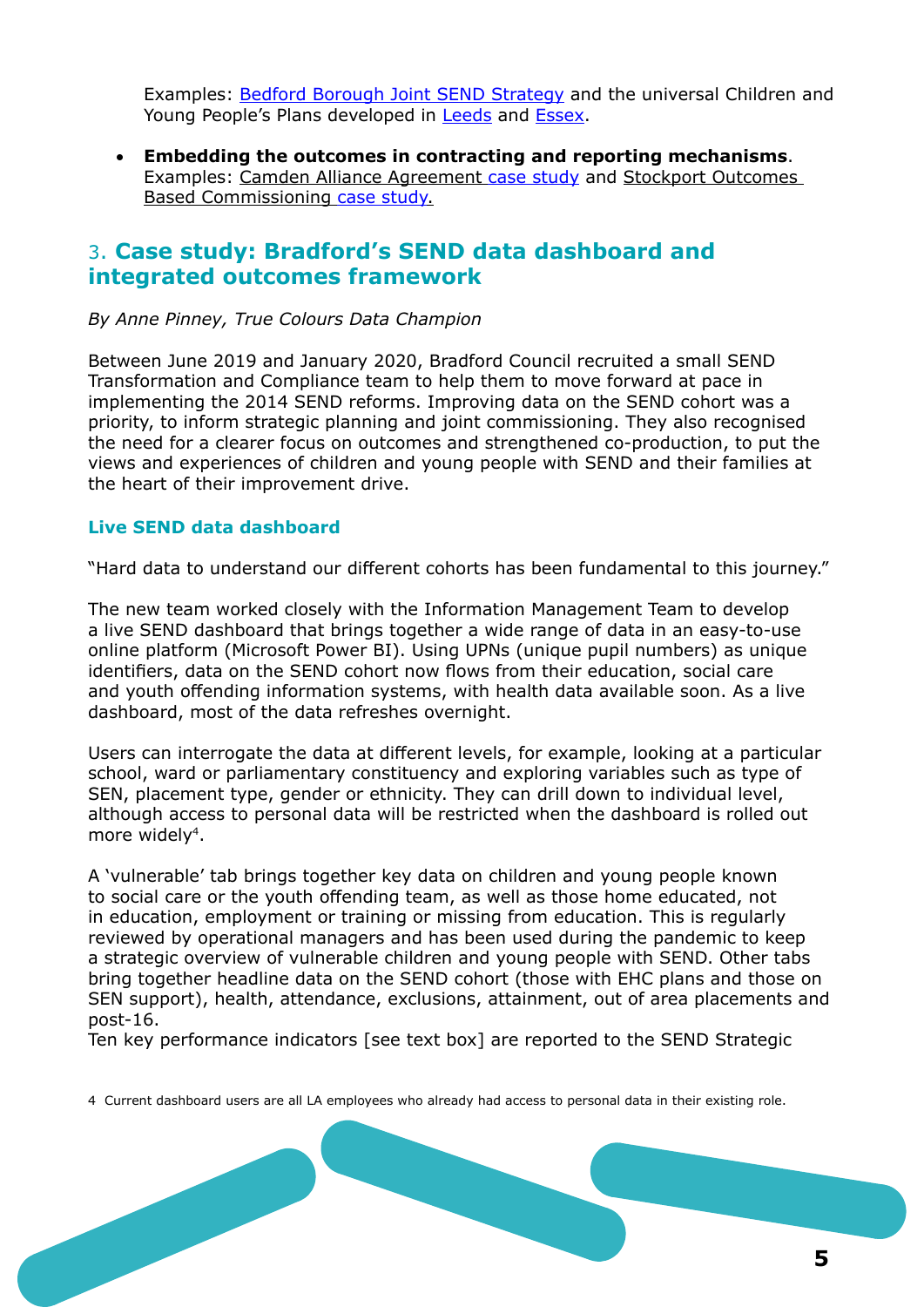Partnership Board every month with a short narrative report from the relevant service managers. The Partnership Board can also request 'deep dives' e.g. looking more closely at the YOT data.

"They (the strategic managers) are really keen to understand the cohort better... (Before) there was silo working and SEND wasn't on the radar as much as it should have been."

Improvements are also being made in the health data, thanks to data-sharing agreements and a comprehensive Data Protection Impact Assessment, developed during the Summer between the local authority (as the 'data owner'), the CCG and health providers. Using NHS numbers (already held by the local authority) as unique identifiers, flags were added to health information system on all children with EHC plans, as well as information on their primary SEN5. This will enable key health data (e.g. waiting times, access to therapies or CAMHS) on the

#### KPIs reported to the SEND Strategic Partnership Board

- 1) 20 week compliance
- 2) New EHCPs issued
- 3) EHCP Cohort
- 4) Permanent Exclusions for children with EHCPs
- 5) Persistent Absence for children with EHCPs
- 6) CME (children missing education) with EHCP
- 7) EHE (elective home education) with EHCP
- 8) Children in Care with EHCP
- 9) Child Protection Plans with **EHCP**
- 10) CIN (children in need) with EHCP.

EHCP cohort to be extracted regularly for inclusion in the Data Dashboard.

EHC plans and updates are shared on a weekly basis with the Single Point of Contact at the CCG. Explicit consent to sharing information with health is sought from all families at the start of the start of the SEND statutory assessment process.

Data on children and young people with SEND in receipt of Early Help is also planned.

The Dashboard has progressed in phases, rolled out first to Strategic Managers and then to operational staff within the local authority, allowing it to be tested and refined iteratively. Bringing the data together also shone a spotlight on data quality issues in each dataset, prompting improvements in service level data.

## **Integrated outcomes framework**

In parallel, great effort has been invested in co-producing an integrated outcomes framework with parents, children and young people in Bradford. Taking the outcomes statements from CDC's SEND data dashboard<sup>6</sup> as a starting point, they worked with local families and young people to whittle down the list of key outcomes from 13 to 8 and finally 6.

Feedback from young people prompted further work with their young 'SEND Ambassadors' and 'Youth in Mind Apprentices' to refine the outcomes, so that they better reflect the language and priorities of young people in Bradford, as shown in the box on the next page.

5 Using the NHS number [here](https://councilfordisabledchildren.org.uk/help-resources/resources/putting-nhs-number-ehc-plan) 6 Available [here](https://councilfordisabledchildren.org.uk/help-resources/resources/0-25-multi-agency-send-data-dashboard).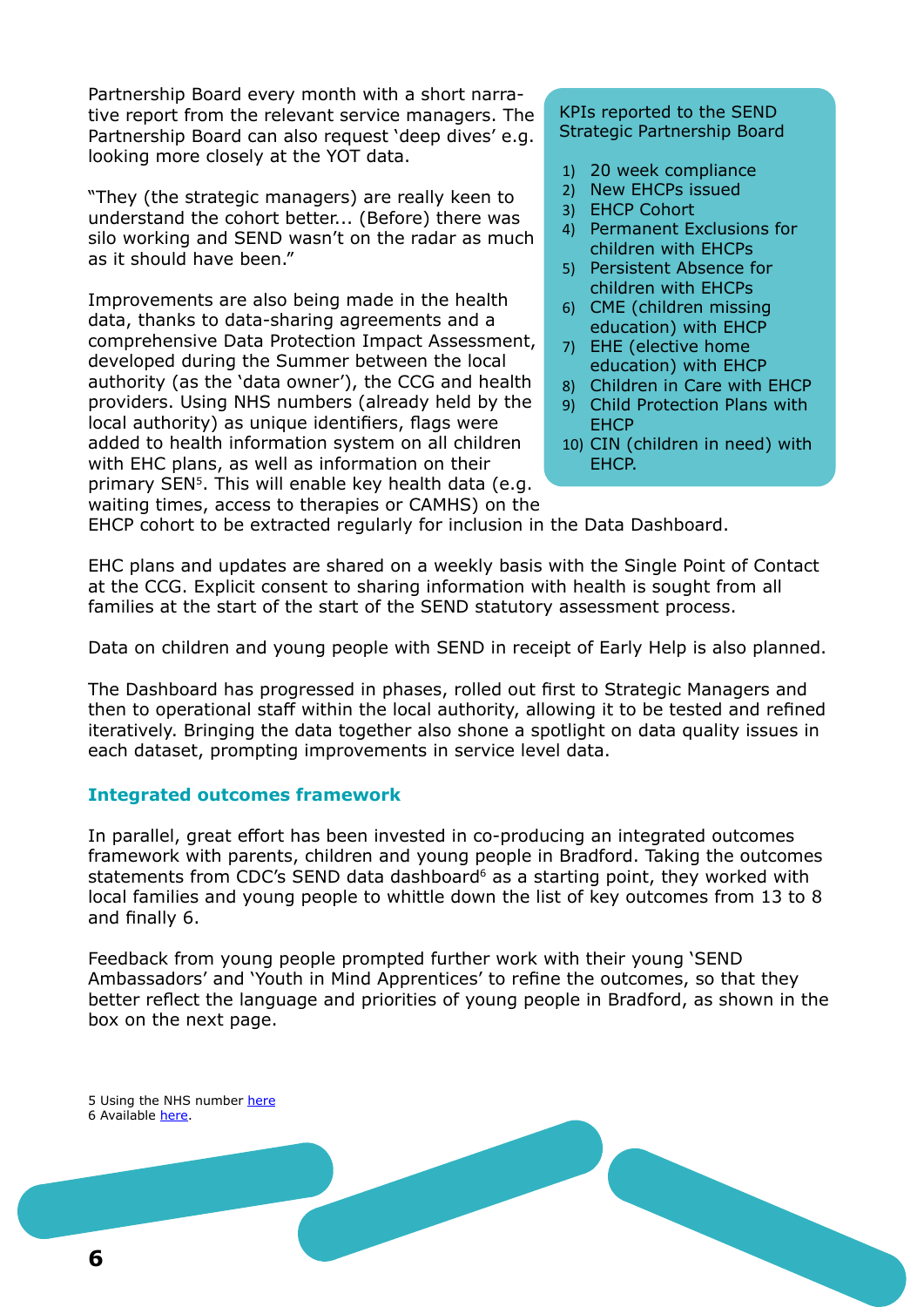| <b>Original Outcomes</b>                        | <b>New and Improved Outcomes</b>                                                                                                |
|-------------------------------------------------|---------------------------------------------------------------------------------------------------------------------------------|
| enabled to do this                              | The people who love and care for me are $ I $ am loved and cared for by those around<br>me and supported if and when I need it. |
| I feel supported and safe                       | I feel supported and safe                                                                                                       |
| I am confident and able to achieve my<br>dreams | I am confident and able to achieve my<br>dreams                                                                                 |
| I feel valued, included and accepted            | I am valued and accepted in society                                                                                             |
| life                                            | My voice is heard and I have control of my $\vert$ My voice is heard and I'm able to live my<br>life to the fullest             |
| I enjoy good health and wellbeing               | I try to remain positive and stay healthy                                                                                       |

These six high level outcomes have been agreed by the Strategic Partnership Board. They will be embedded in their Joint Commissioning Strategy and in the new Children and Young People's Plan. They are also looking to integrate the outcomes into contracting and reporting mechanisms, which they hope to work on with CDC in the coming months.

## **Collecting outcomes data – embedding in the Annual Review process**

A small number of indicators are being developed to measure progress towards each of the high level outcomes. These include both qualitative ('soft' outcomes which capture people's experience) and quantitative ('hard' data) measures. For example, indicators for the high level outcome "I feel supported and safe" are likely to be:

| <b>Indicator</b>                                                                             | Data type & source                                        |
|----------------------------------------------------------------------------------------------|-----------------------------------------------------------|
| School attendance                                                                            | SEND dashboard - Education data                           |
| Early Help/CIN/CP/CiC figures                                                                | SEND dashboard - Monthly Social Care<br>data              |
| CYP who feel that their EHCP supports<br>them in achieving their outcomes (Yes/<br>no/other) | Qualitative data gathered through<br><b>Annual Review</b> |
| CYP reporting feeling in safe: Do you<br>feel safe most of the time? (Yes/no/<br>other)      | Qualitative data gathered through<br><b>Annual Review</b> |

The quantitative measures are already included in the SEND data dashboard. The qualitative data will be collected through Annual Reviews, using 2-4 standard questions for each high level outcome, with a drop-down menu of responses, to be recorded on the new SEND portal. This approach will enable individual outcomes data to be aggregated and analysed at a strategic level. It should also help to ensure that outcomes are at the forefront of discussions at Annual Reviews, while avoiding the need for surveys (Bradford are mindful that some families have suffered 'survey overload' during the pandemic).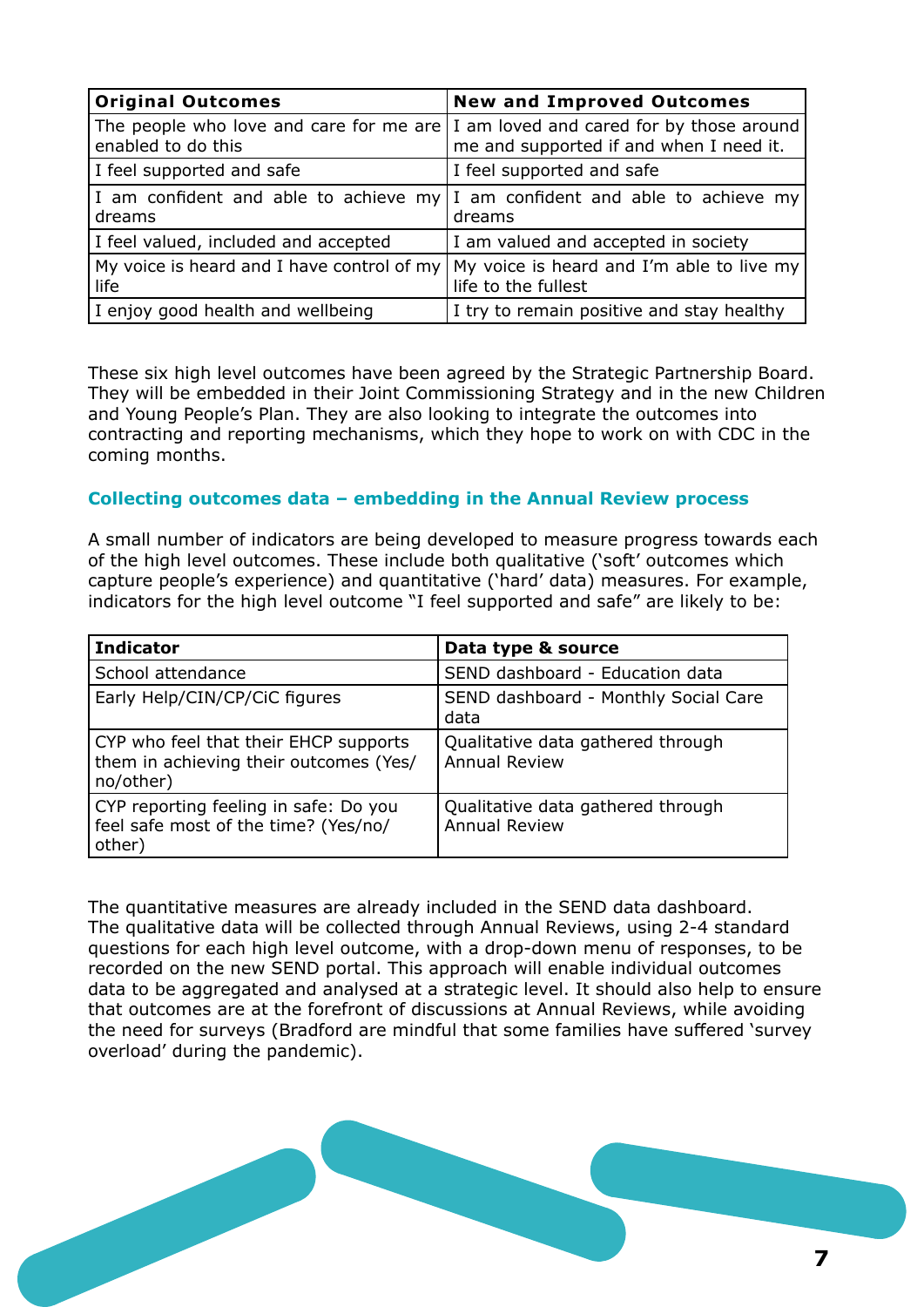The questions (shown in Annex A) are currently being piloted in the local authority's resourced provisions. Based on this experience, they will be integrated into the new SEND portal. It is hoped that live outcomes data from the Annual Review process will be available for strategic review from Summer 2021.

## **Co-production and engagement**

"Listening to families, children and young people has been fundamental, listening to their stories and challenges and… getting an understanding of what they want. It's a continual two-way conversation."

There has been a concerted effort to strengthen co-production throughout the past year, working closely with the Parents Forum and young people.

SEND Ambassadors (young people and parents, in 2 separate groups) have been recruited, who meet regularly and play a key role in ensuring that the voice of the children and young people is included and captured correctly in all co-produced documents in Bradford. They also help service leaders to better understand the lived experiences of those with SEND.

Co-production is now embedded in their joint commissioning values. A flow-chart has been developed which explains what this means in practice. This includes using a "You said, we did" approach to show how people's views and experiences have been taken on board.

Taken together with the new data, it is hoped that strengthened engagement and dialogue with young people and families will help to drive further improvements in service delivery and outcomes for the children and young people with SEND in Bradford.

## 4. **Case study: Middlesbrough's integrated outcomes framework**

#### *By Anne Pinney, True Colours Data Champion*

Our first data bulletin (July 2019, available [here\)](https://councilfordisabledchildren.org.uk/help-resources/resources/send-data-bulletins) described the progress made in Middlesbrough to improve data on children with SEND, using NHS numbers as 'unique [identifiers](https://councilfordisabledchildren.org.uk/help-resources/resources/putting-nhs-number-ehc-plan)' to extract multi-agency data which is brought together in an integrated data dashboard. Having already invested in improving their data systems, they have been able to make rapid progress in implementing an integrated outcomes framework, developed in partnership with local authorities and health across the NE region.

## **Learning from research with parent carers & young people**

"It's got to be manageable… don't overcomplicate it."

The SEND regional group (set up and chaired by Middlesbrough Council) set themselves the task of developing a simple outcomes framework which would be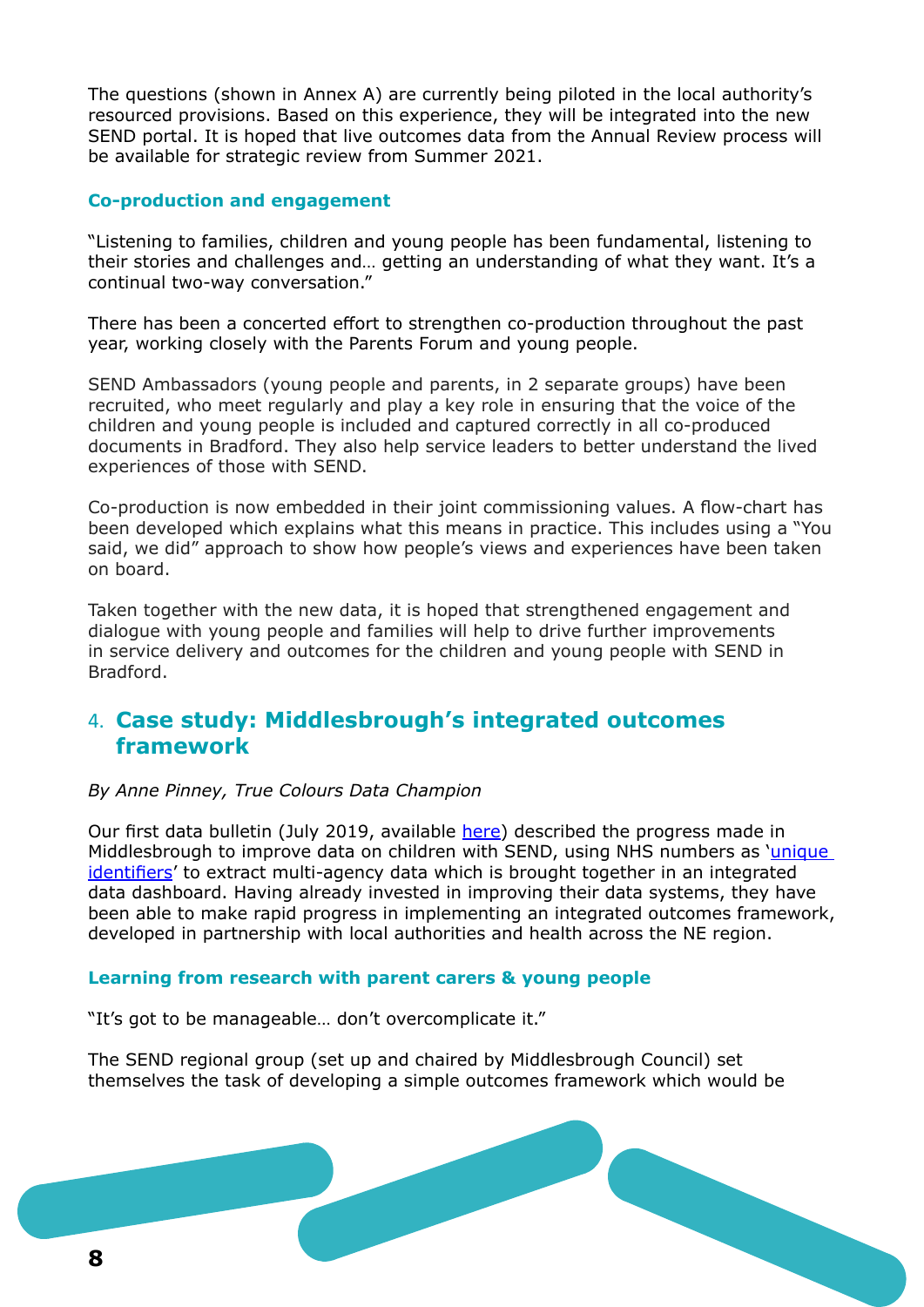meaningful to young people and their families and could be used to monitor progress at every level: individual, local authority and regional.

As a first step, they reviewed the wide body of outcomes-focused research which had taken place with families and young people locally, regionally and nationally, and resources such as the [Preparing for Adulthood Outcomes Tool,](https://councilfordisabledchildren.org.uk/help-resources/resources/preparation-and-transition-adulthood-audit-tool) to identify an initial set of high level outcomes.

"We needed something that lets families see real progress for their young person."

These outcomes were refined through a series of partnership meetings which included using feedback from a parents' conference, informal drop-ins and coffee mornings and importantly, workshops and events run for and by young people with SEND.

## **Using the Annual Review process to measure progress towards outcomes**

A simple, high level outcomes framework emerged from this process [shown below].

Each partner who has been involved in this project is working at different stages, reflecting their own local priorities.

Within Middlesbrough, the framework has been embedded into the Annual Review process. Relevant EHC plan outcomes are recorded beneath each heading (if relevant), allowing it to be tailored to reflect each child's needs and priorities. Progress is reviewed during the Annual Review, using a drop-down menu of options to record progress made towards each outcome.

Schools in Middlesbrough have been trained and started to use the new system in September 2020. Despite some initial concerns about the new forms, feedback has been very positive. The new approach helps to ensure that outcomes are at the forefront of Annual Review discussions.

#### **Monitoring outcomes at a strategic level**

Through this process, outcomes data flow from the Annual Reviews to the local authority and can be aggregated to assess progress toward the high level outcomes at a strategic level. Multi-agency feedback on progress against the outcomes also ensures a more holistic picture of each child/ young person's progress overall. The outcomes data will be included in their SEND Data Dashboard, for regular review by the SEND Partnership Board. They anticipate that this will shine a light on gaps in provision and CPD priorities, amongst other things.

They are now considering how to monitor outcomes for young people on SEN support, especially those in receipt of high needs funding. It is likely that the outcomes framework will be used as a tool to improve planning and monitoring outcomes for this wider cohort, with a pilot project anticipated in Spring 2021.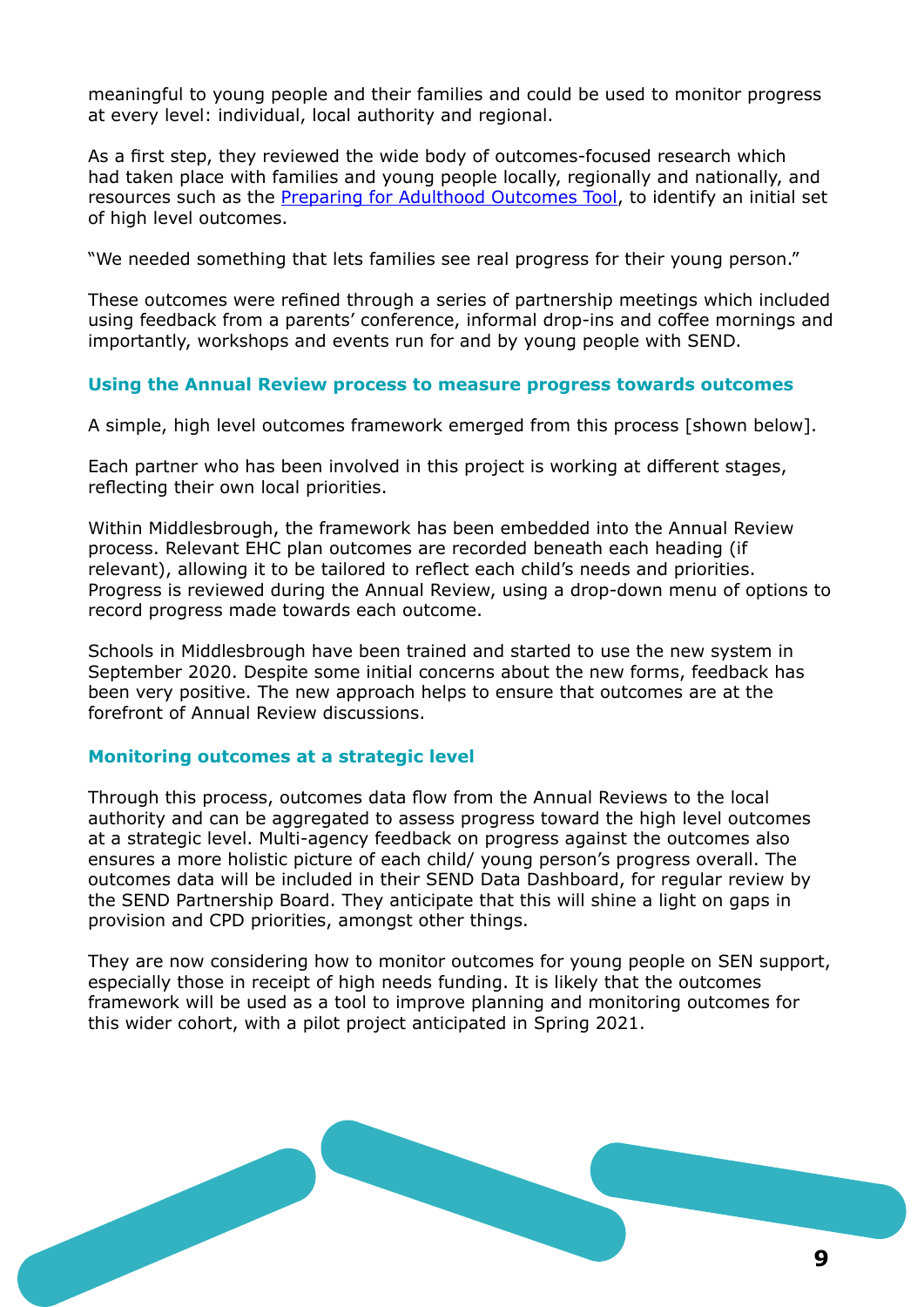| A                                                                             | В                                  | C                          | D                                                                | E                                                                                                                                                                                                                    | F                                                                                            | G                                |  |
|-------------------------------------------------------------------------------|------------------------------------|----------------------------|------------------------------------------------------------------|----------------------------------------------------------------------------------------------------------------------------------------------------------------------------------------------------------------------|----------------------------------------------------------------------------------------------|----------------------------------|--|
| <b>SEND Outcomes Framework</b>                                                |                                    |                            |                                                                  |                                                                                                                                                                                                                      |                                                                                              |                                  |  |
| <b>Outcome Framework</b>                                                      | <b>Education</b><br><b>Outcome</b> | <b>Progress -Education</b> | <b>Health Outcome</b>                                            | <b>Progress - Health</b>                                                                                                                                                                                             | <b>Social Care Outcome</b>                                                                   | <b>Progress - Social</b><br>Care |  |
| Making choices and<br>decisions                                               |                                    |                            |                                                                  |                                                                                                                                                                                                                      |                                                                                              |                                  |  |
| Develop independence<br>skills                                                |                                    |                            |                                                                  |                                                                                                                                                                                                                      | Outcome achieved much better than expected<br>Outcome achieved a little better than expected |                                  |  |
| Be relaxed and happy                                                          |                                    |                            |                                                                  | Expected outcome achieved<br>Working towards expected outcome. Excellent progress<br>Working towards expected outcome Good progress<br>Working towards expected outcome. Little progress<br>No progress<br>Regressed |                                                                                              |                                  |  |
| Take part in education<br>and learning                                        |                                    |                            |                                                                  |                                                                                                                                                                                                                      |                                                                                              |                                  |  |
| Develop relationships<br>with friends                                         |                                    |                            |                                                                  |                                                                                                                                                                                                                      |                                                                                              |                                  |  |
| Be as fit and healthy as<br>they can be                                       |                                    |                            |                                                                  |                                                                                                                                                                                                                      |                                                                                              |                                  |  |
| Happy with life at home                                                       |                                    |                            |                                                                  |                                                                                                                                                                                                                      |                                                                                              |                                  |  |
| Have a positive transition<br>10 from school or college                       |                                    |                            |                                                                  |                                                                                                                                                                                                                      |                                                                                              |                                  |  |
| Have a positive transition<br>towards adulthood                               |                                    |                            |                                                                  |                                                                                                                                                                                                                      |                                                                                              |                                  |  |
| 12<br>13                                                                      |                                    |                            |                                                                  |                                                                                                                                                                                                                      |                                                                                              |                                  |  |
| 14<br><b>Pathway</b><br>15                                                    | <b>Employment</b>                  | Independence               | <b>Community</b><br><b>Participation and</b><br><b>Inclusion</b> | <b>Health &amp; Wellbeing</b>                                                                                                                                                                                        |                                                                                              |                                  |  |
| Please indicate which<br>pathway or pathways the<br>young person is following |                                    |                            |                                                                  |                                                                                                                                                                                                                      |                                                                                              |                                  |  |
| 16                                                                            |                                    |                            |                                                                  |                                                                                                                                                                                                                      |                                                                                              |                                  |  |

## **Next steps: Challenge day and regional benchmarking**

"Learn as you go along and learn from each other."

Within Middlesbrough, an outcomes 'challenge day' is planned for May 2021, when multi-agency partners will be able to delve into the first year's data and explore strategic implications. There will also be lessons about implementation, learning from the first year's experience to refine the system. Learning will be shared with other local authorities in the North East region, some of whom are working towards implementing the same approach in the new academic year. By using a common outcomes framework across the region, they hope to be able to benchmark progress in improving outcomes for children and young people with SEND.

## 5. **Further reading: Useful resources from CDC to support an outcomes-based approach**

1. [CDC's multi-agency SEND data dashboard](https://councilfordisabledchildren.org.uk/help-resources/resources/0-25-multi-agency-send-data-dashboard) (co-produced with local partners)

2. [Outcomes based commissioning and the SEND reforms - background, process and](https://councilfordisabledchildren.org.uk/outcomes-based-commissioning-and-send-reforms-background-process-and-impact)  [impact](https://councilfordisabledchildren.org.uk/outcomes-based-commissioning-and-send-reforms-background-process-and-impact)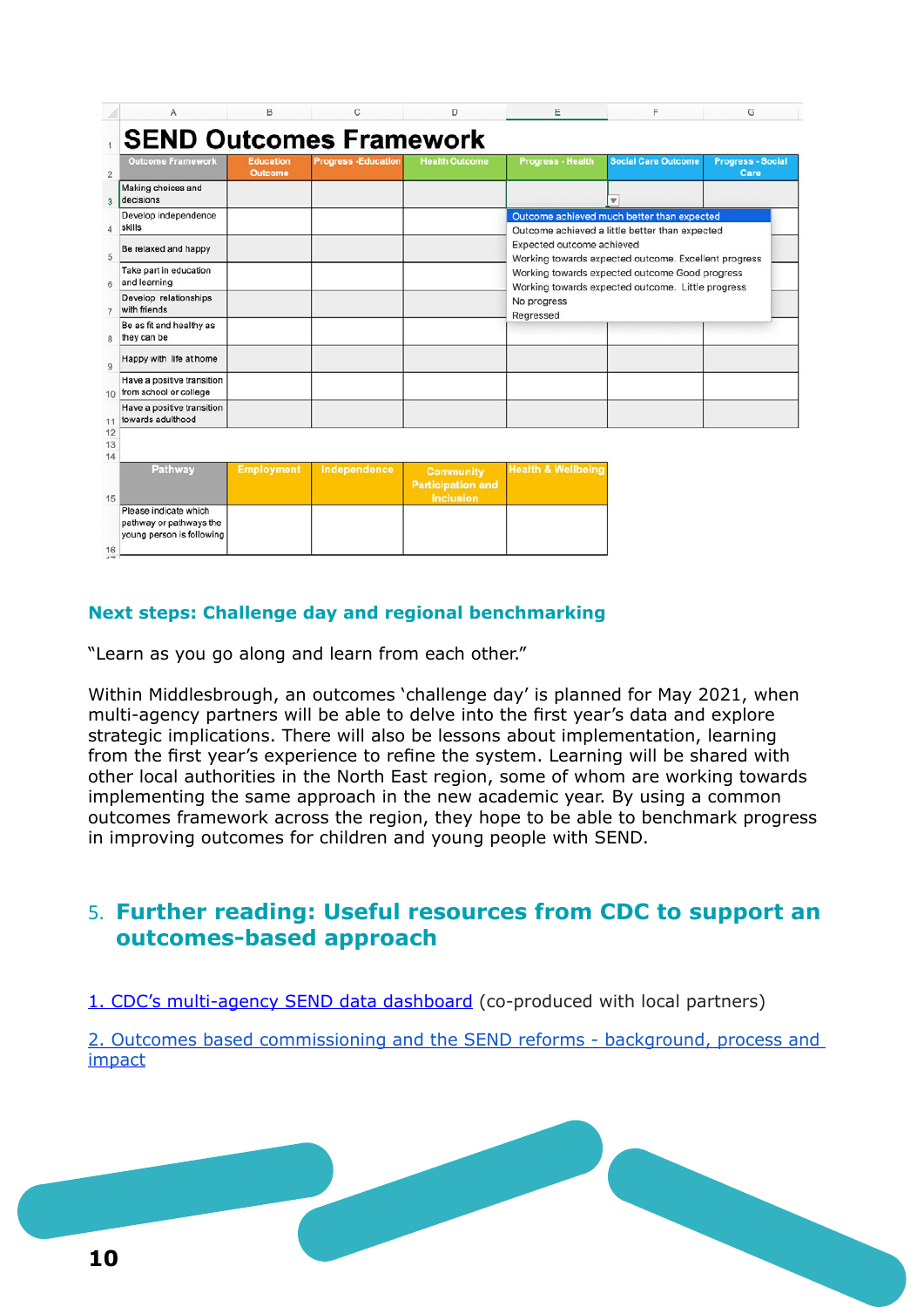3. [Joint Commissioning Bulletin on Applying an Outcomes Based Approach to](https://councilfordisabledchildren.org.uk/sites/default/files/field/attachemnt/Joint%20commissioning%20bulletin%203.pdf)  **[Commissioning](https://councilfordisabledchildren.org.uk/sites/default/files/field/attachemnt/Joint%20commissioning%20bulletin%203.pdf)** 

4. [of DBOT Webinar #2: Focus on Outcomes Based Commissioning](https://www.youtube.com/watch?v=OMuKtPf7-fI&t=2s)

## **Local examples**

- [The Camden Alliance Agreement case study](https://councilfordisabledchildren.org.uk/sites/default/files/field/attachemnt/Case%20study%20Camden%202018.pdf)
- [The Hertfordshire Outcome Bees case study](https://councilfordisabledchildren.org.uk/sites/default/files/field/attachemnt/Case%20study%20Hertfordshire%202018.pdf)
- [The Stockport case study](https://councilfordisabledchildren.org.uk/sites/default/files/uploads/Case%20study%20Stockport%202020_1.pdf)
	- o [Stockport's outcomes at the heart of their SEND Strategy](https://search3.openobjects.com/mediamanager/stockport/fsd/files/send_commissioning_plan_1.pdf)
- [The Leeds Children and Young People's Plan](https://www.leeds.gov.uk/childfriendlyleeds/Documents/CMT18-022%20Childrens%20and%20YP%20Plan%2018-23.pdf)
- [Essex's Children and Young People's Plan](https://datapress-files.s3-eu-west-1.amazonaws.com/essex/dataset/essex-children-and-young-people-s-strategic-plan/2019-03-11T09%3A35%3A50/YOUNG_PEOPLES_PLAN.pdf?X-Amz-Algorithm=AWS4-HMAC-SHA256&X-Amz-Credential=AKIA34OJCNUVXSUMRHGO%2F20200813%2Feu-west-1%2Fs3%2Faws4_request&X-Amz-Date=20200813T161131Z&X-Amz-Expires=300&X-Amz-Signature=bd315d912da592b6594a67b840908301c40cc474d4c470fbfeaf90fbba840aff&X-Amz-SignedHeaders=host)

## **Other relevant resources**

[The RCSLT ROOT project](https://www.rcslt.org/speech-and-language-therapy/guidance-for-delivering-slt-services/outcome-measurement/outcome-tool-overview)

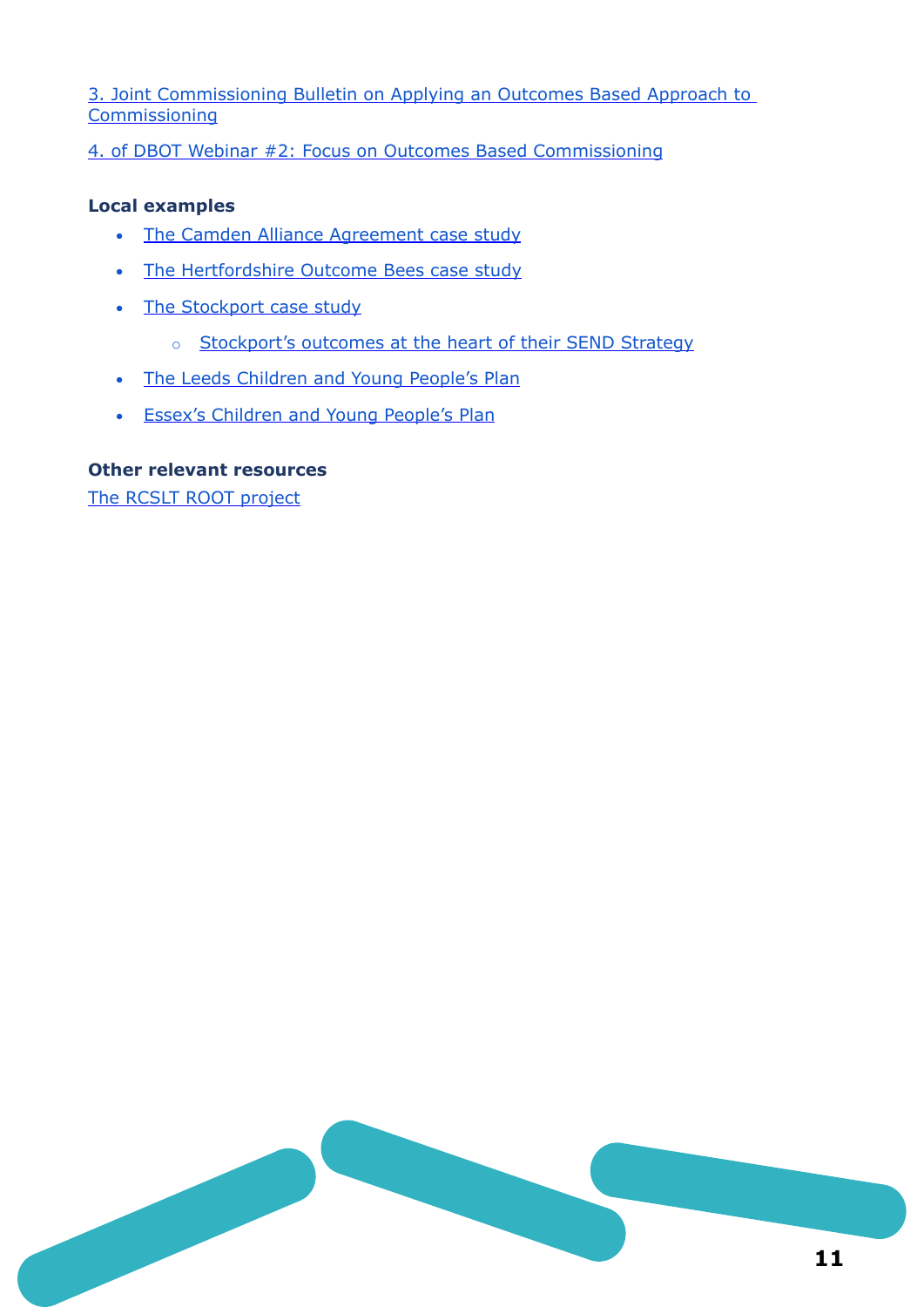## **Annex A: Gathering qualitative outcomes data through Annual Reviews**

This questionnaire is currently being piloted in Bradford's resourced provisions. Based on that experience, it will be incorporated in the SEND portal which is being developed, so that data can be entered once (live, during the annual review) and flow to local authority to provide a strategic picture of progress towards the six high level outcomes.

## **Pupil Voice - Annual Review**

This document aims to capture your voice and your responses to these statements will provide the Local Area with a better understanding of whether the support you receive is helping you achieve Bradford's SEND Outcomes.

| Statement                                                                                                                                 | Your response (place<br>a tick in the box)           | Your voice |
|-------------------------------------------------------------------------------------------------------------------------------------------|------------------------------------------------------|------------|
| I feel supported by those<br>around me.                                                                                                   | Yes<br>No<br>Most of the time<br>Now and then        | Comments   |
| I feel safe.                                                                                                                              | Yes<br><b>No</b><br>Most of the time<br>Now and then | Comments   |
| I feel my EHCP supports<br>me in achieving my<br>aspirations and outcomes.                                                                | Yes<br><b>No</b><br>Other                            | Comments   |
| The adults in my life know<br>what I want to be when I'm<br>older? They are providing<br>opportunities for me to<br>reach my aspirations. | Yes<br><b>No</b><br>Other                            | Comments   |
| I feel like I belong in the<br>community.                                                                                                 | Yes<br>No<br>Other                                   | Comments   |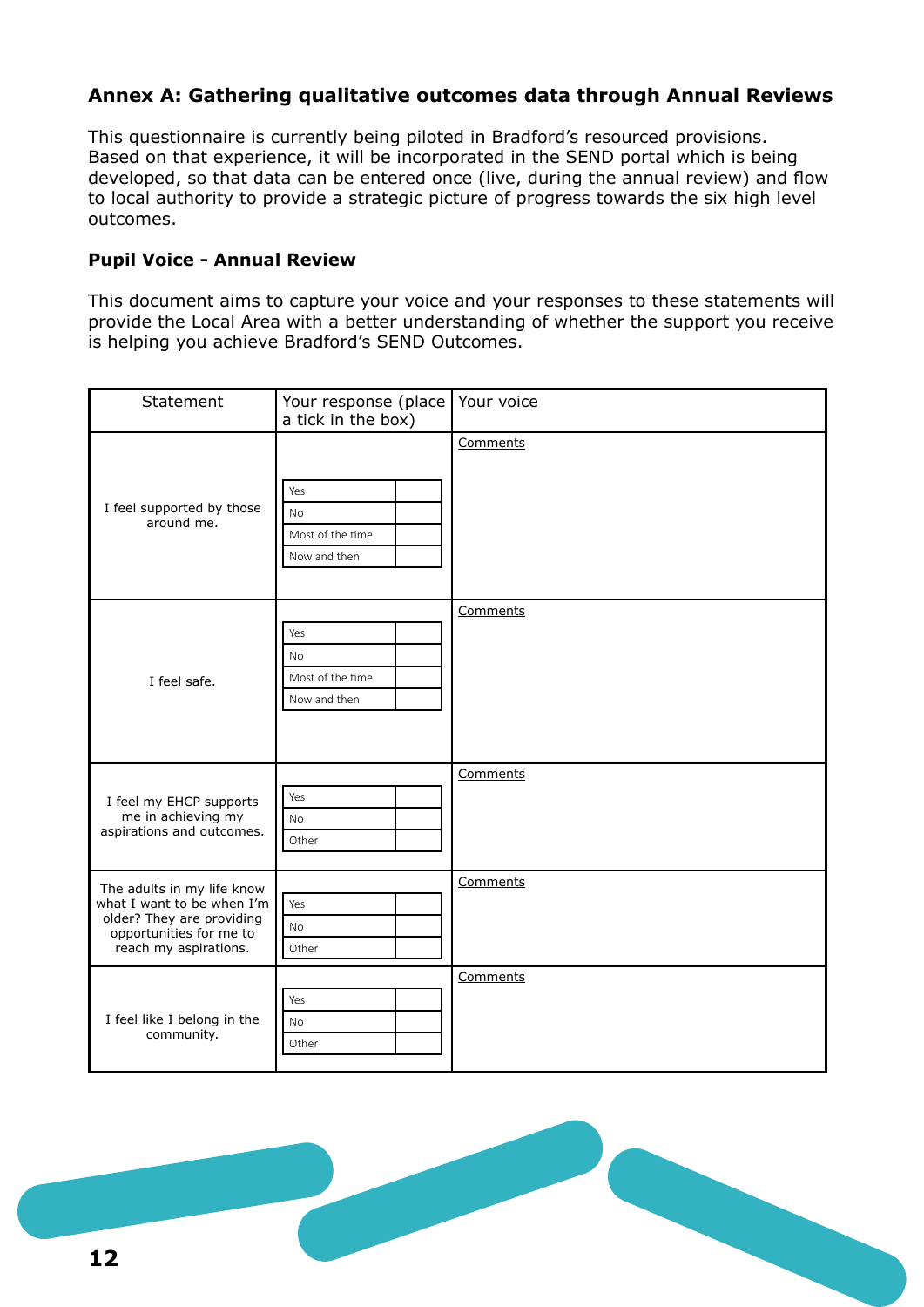| Statement                                                                  | Your response (place<br>a tick in the box)    | Your voice |
|----------------------------------------------------------------------------|-----------------------------------------------|------------|
| I can access the places I<br>want to go and the services<br>I want to use. | Yes<br><b>No</b><br>Other                     | Comments   |
| I feel my voice is heard.                                                  | Yes<br>No<br>Most of the time<br>Now and then | Comments   |
| I feel I am able to make<br>my own choices/decisions<br>about my life      | Yes<br><b>No</b><br>Other                     | Comments   |
| I know and understand how<br>to keep myself healthy.                       | Yes<br><b>No</b><br>Other                     | Comments   |
| I know who to turn to when<br>I am not feeling 100%<br>positive.           | Yes<br>No<br>Other                            | Comments   |

Student's Name\_\_\_\_\_\_\_\_\_\_\_\_\_\_\_\_\_\_\_\_\_\_\_\_\_\_\_\_\_\_\_\_\_